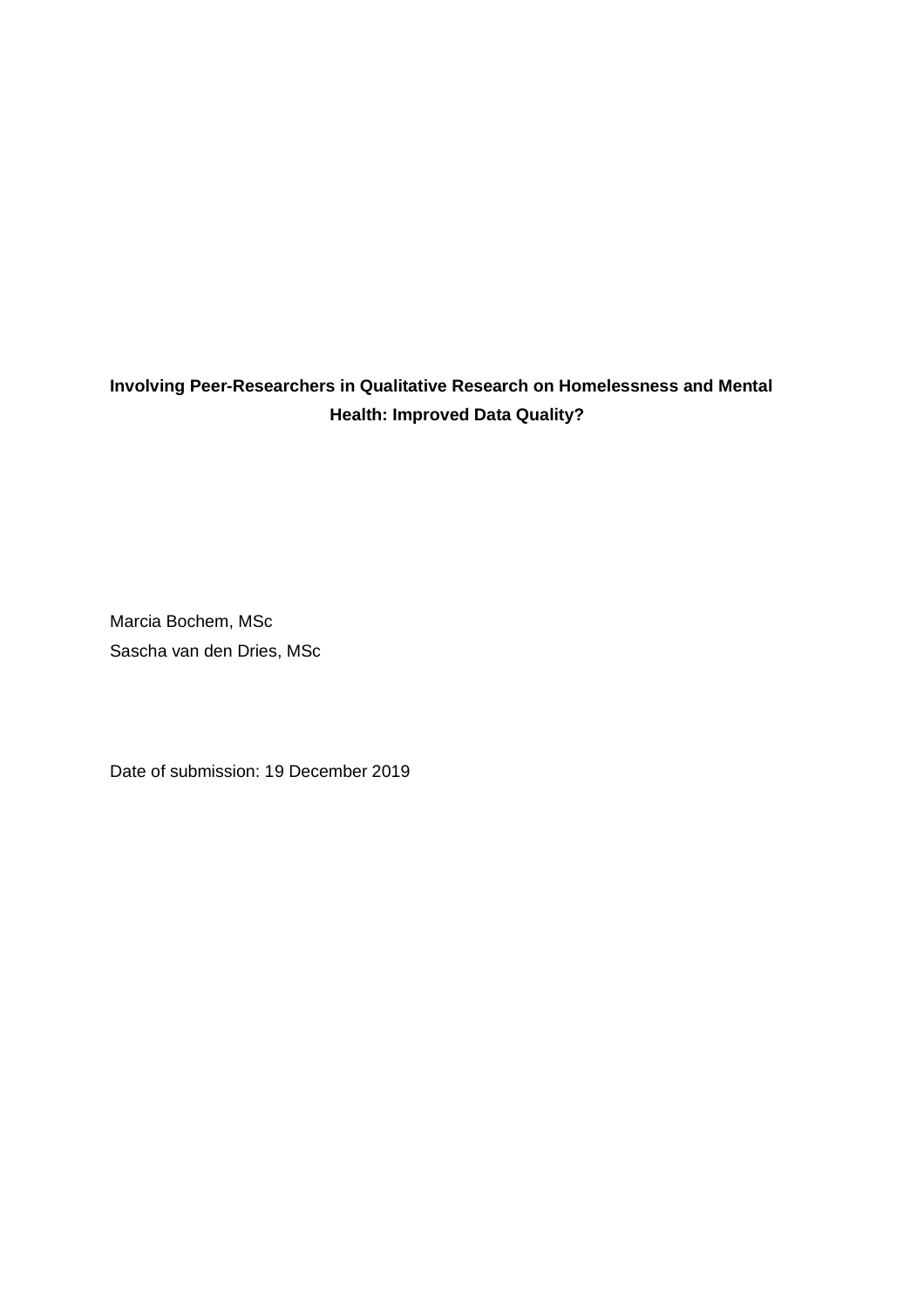## **Abstract**

Engaging peer-research is becoming more and more integrated in qualitative academic research on homelessness and mental health problems. Peer-research methods are already well described in the literature, but evidence of the working elements in the data collection process remain relatively underexplored. This paper aims to fulfill a knowledge gap by examining how peer-researchers in the specific role as co-interviewers, contribute to a broader understanding of sensitive topics amongst homeless persons and/or persons with mental health problems. In particular, into hard to reveal issues such as: stigma, shame, painful experiences and other experiences participants may be exposed to. This paper does not suggest that individual academic researchers are not able to gather extensive qualitative data on these issues, but it argues that - when implemented properly - this method has the potential to gather rich information that comes even closer to the participant's experience. Especially in conducting research in to marginalized groups.

Based on 150 semi-structured interviews with users of homelessness or mental health care services that were conducted by university researchers in close collaboration with trained peer-researchers in the Netherlands, we identified how involvement of peer-researchers leads to improved data quality.

The first findings indicate that peer-interviewing appears to be especially useful, in situations where participants have experienced a long history of homelessness and/or mental health problems, and addition, to hear the voice of participants who strongly expressed negative feelings towards care-providers and authorities. In these cases, participants showed more willingness to open up to their fellow peer-researchers because of their 'understanding' of the issue. Peer researchers were also found to be in a better position to ask both detailed and confronting questions on sensitive topics such as the misuse of drugs and alcohol, the use of medication and debt-problems. Through there lived experiences peer-researchers were equipped with increased awareness of 'within-group' problems in relation to these topics. We also found positive side-effects of working with peer-researchers based on the notion of empowerment. Peer-researchers acted as an example and thereby we found that participants often compared themselves with peer-researchers by expressing hope and faith to improve their own situation. Although this paper describes many positive effects of peer engagement in research, it also shows that these effects do not occur automatically. The level of guidance peer-researchers received, and experienced they gained contributed to the increased reliability and validity of the data.

To conclude, involving peer-researchers in academic research on homelessness and mental health appears to be relevant and insightful. It contributes to active participation of participants who are presumable less likely to share detailed information concerning certain sensitive topics. In addition, it contributes to the empowerment of participants and has the